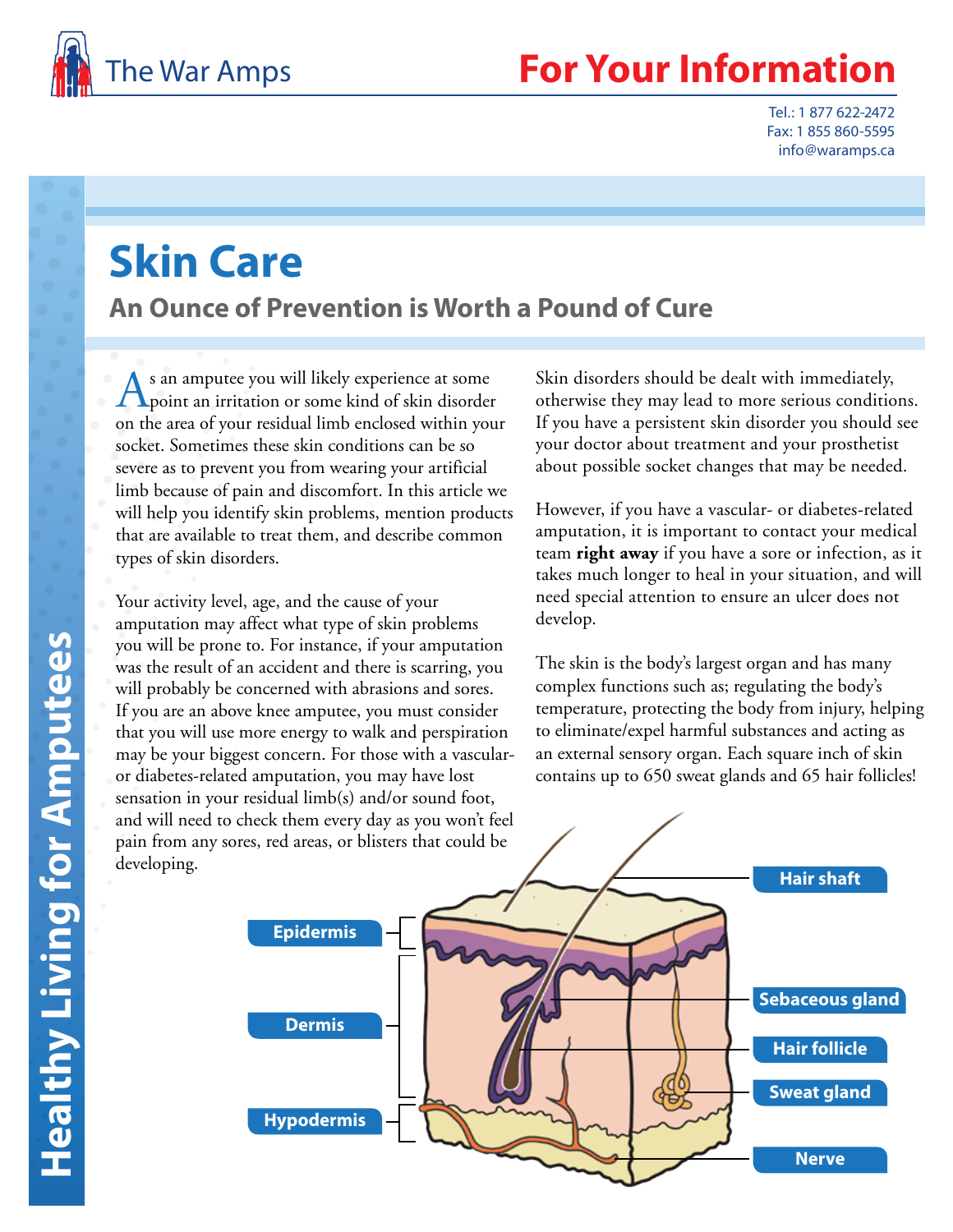## **What Can Cause Skin Problems?**

The cause of skin conditions, such as boils and cysts, may be simple to discover and treat, but sometimes you need perseverance to track down the cause(s). A combination of strategies may be needed to successfully address occasional and even more persistent conditions.

As mentioned in our previous article on stump care and hygiene, **heat** is a main cause of skin problems. Overheating can lead to various problems: perspiration, odour, and stump "pistoning" (moving around within the socket) - which in turn can chafe the skin and cause abrasions.

**Bacteria** can be a problem for amputees. Skin always has many unseen organisms on its surface, some of which are harmless and some of which, under certain conditions, can cause infection. While skin usually can expel bacteria when perspiration dries by evaporation, drying can't occur in the moist environment of an enclosed socket. On top of that, skin usually has a negative charge which repels bacteria, but an amputee's skin, when bathed in salty solutions (such as perspiration) for long periods, can develop a positive charge which can attract more bacteria than would otherwise be present.

Be careful with products you use to reduce bacteria though – extensive use of **alcohol** may cause the skin to become too dry and aggravate skin problems. Another tip is not to shave your residual limb as this may lead to a bacterial infection of the hair follicle, folliculitis. A change in the type of socket and **suspension** you use can affect the condition of your residual limb. For example, a silicone pin lock system may create a traction pull on the end of the residual limb that you might not be used to at first. Different types of sockets can put different pressures on the residual limb and also provide very different environments and it may take time for your skin to adjust. In some cases, even after an adjustment period, the new type of socket may just not be suitable and you have to consider other options. What works for one amputee is not suitable for all.

There are other causes to skin problems as well. Your **socket** may not fit properly if you have gained weight (causing pressure areas), or if you have lost weight (causing your residual limb to move in your socket too much). You can also develop **allergies** to your socket,

liner, sock, or even a product you use on the skin, resulting in irritation. Even long-time users of certain products may suddenly develop allergies to them.

Over the years, amputees have contacted us about various products that have helped them with their skin problems. **We include products we are aware of but this is by no means an exhaustive list. There are other options available that your prosthetist, doctor or pharmacist might suggest.**

# **Prevention**

#### **Moisturizing Lotions and Skin Care Products**

Many amputees find regular use of moisturizing lotions or creams conditions the skin which helps it hold up better against abrasions. Vitamin-based creams and lotions are often used, such as **EDAP** (containing vitamins A, E and D) which is available through your prosthetist. Prosthetists and/ or pharmacists may recommend certain off-the-shelf lotions – **Uremol** for dry, itchy skin (containing urea in an emollient



cream base) and **Professional Care** used in hospitals to prevent itchiness and discomfort due to dry skin. Cleaners and moisturizers are available for those with especially sensitive skin – dermatologists often recommend **Cetaphil** (soaps, cleansers and moisturizers), **Spectro Gel** (skin cleanser) and **Spectro Derm** (moisturizing skin cleanser). Cetaphil and Spectro products are available at drug stores.

Some prosthetic companies have skin care products that are available through your prosthetist. **DERMA Skin Care** (Otto Bock) includes DERMA clean (anti-bacterial cleaner for the stump and socket), DERMA prevent (protective coating lotion to cover and protect the skin), and DERMA repair (anti-bacterial lotion that relieves and repairs irritated skin while moisturizing it). Similarly, **ICEROSS Clean and Simple** (Össur) soap, moisturizing lotion and lubricant spray are pH balanced and 100% fragrance- and dye-free. **ALPS Fitting Lotion with Skin Conditioner (ALPS)** helps to smooth dry, sensitive skin and is hypoallergenic.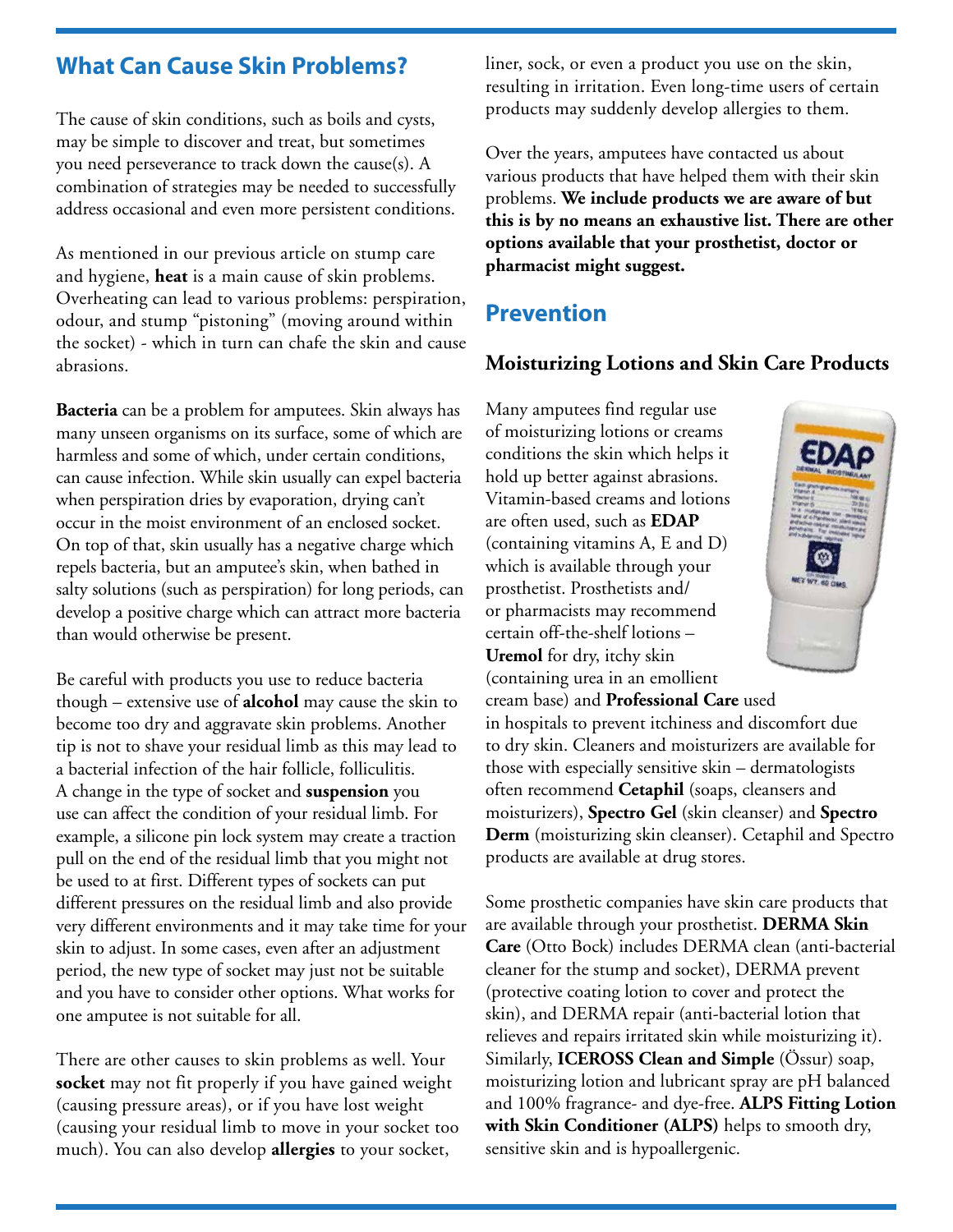

Some amputees use anti-bacterial cleansers on their stumps to limit bacteria that cause skin problems – ones like **pHisoderm** are available at drugstores. Anti-bacterial wet cloths (that kill bacteria that cause odours) are also useful to have on hand to quickly clean your residual limb during the day if needed; some contain aloe and vitamin E.

#### **Layer of Protection on the Stump**

If you apply a layer of protection on the stump before putting on your socket it can lessen the likelihood of sores or abrasions developing. Some amputees use lotions (available through your prosthetist) like **ALPS Skin Lotion** (ALPS) or **DERMA prevent** (Otto Bock), or a self-adhesive, waterproof pad like **OpSite,** (Smith & Nephew) which cushions and protects. **SuperSkin** (MedLogic) is an easy-to-apply liquid to help with skin breakdowns by providing a layer of protection. For the prevention and treatment of scars, self-adhesive silicone gel sheets like **Cica Care** (Smith & Nephew), are a good option.

#### **Liners and Sockets**

Some gel liners incorporate medical-grade mineral oil or aloe vera in the layer that touches the residual limb, which help to sooth and protect the skin. **ProstheCare Hygiene Clean** spray (Cascade) coats the inside surface of the socket with a fine spray to keep the socket fresh and hygienically clean.

## **Treatment and Solutions**

Perspiration build up can lead to odour problems. **Xzuber**, by JMG Products, can help neutralize odour. Some prosthetists provide **Liquid Body Powder** to their clients. Based on the age-old healing properties of potatoes, it is applied as a creamy lotion but dries to a

powder to control chafing and odours while soothing areas of friction. One amputee found it worked well in her myoelectric prosthesis as she was unable to shake other kinds of powder into the socket for fear it would damage electrode function.

Controlling perspiration is a large part of preventing abrasions and reducing odour. **Dehydral** is an anti-perspirant/anti-bacterial cream. Many amputees also find anti-perspirant roll-ons help control perspiration build-up in sockets, like **Secret Platinum**. Another product available is the **Pure & Natural Crystal Deodorant Stone**, which is consumer friendly as it contains no aluminum. (These products are available over-the-counter at drug stores).

Once an abrasion occurs, it is time to consider a medicated lotion. Prosthetic products like DERMA repair can be used as well as over-the-counter products available at drug stores which simply differ in their active healing ingredients. Many amputees use aloe vera (available in creams and gels) because of its healing properties. Antibiotic ointments are often used to treat and prevent infections in minor cuts and abrasions – some examples include **Bactroban**  (mupirocin), **Polysporin** (polymyxin), and **Ozonol** (bacitracin, lidocaine hydrochloride). Some amputees use triple antibiotic ointment that has zinc oxide as its healing agent. As sockets create moist environments, zinc oxide, which is an ingredient in many baby care products for treating baby rashes, is helpful. A doctor may also prescribe **Betamethafone** (0.1%) for persistent or more serious skin conditions.

**Second Skin** (available at drug and sports stores) products promote healing and protect the skin through a combination of medicated gel and adhesive bandage.

If you are considering products at your drugstore, bear in mind that a lightly medicated powder or lotion (such as zinc oxide as mentioned previously) can help treat minor skin irritations; an antihistamine cream can help treat a pink rash over the stump (a rash that is not from weight bearing) and an antibiotic cream can help treat actual abrasions.